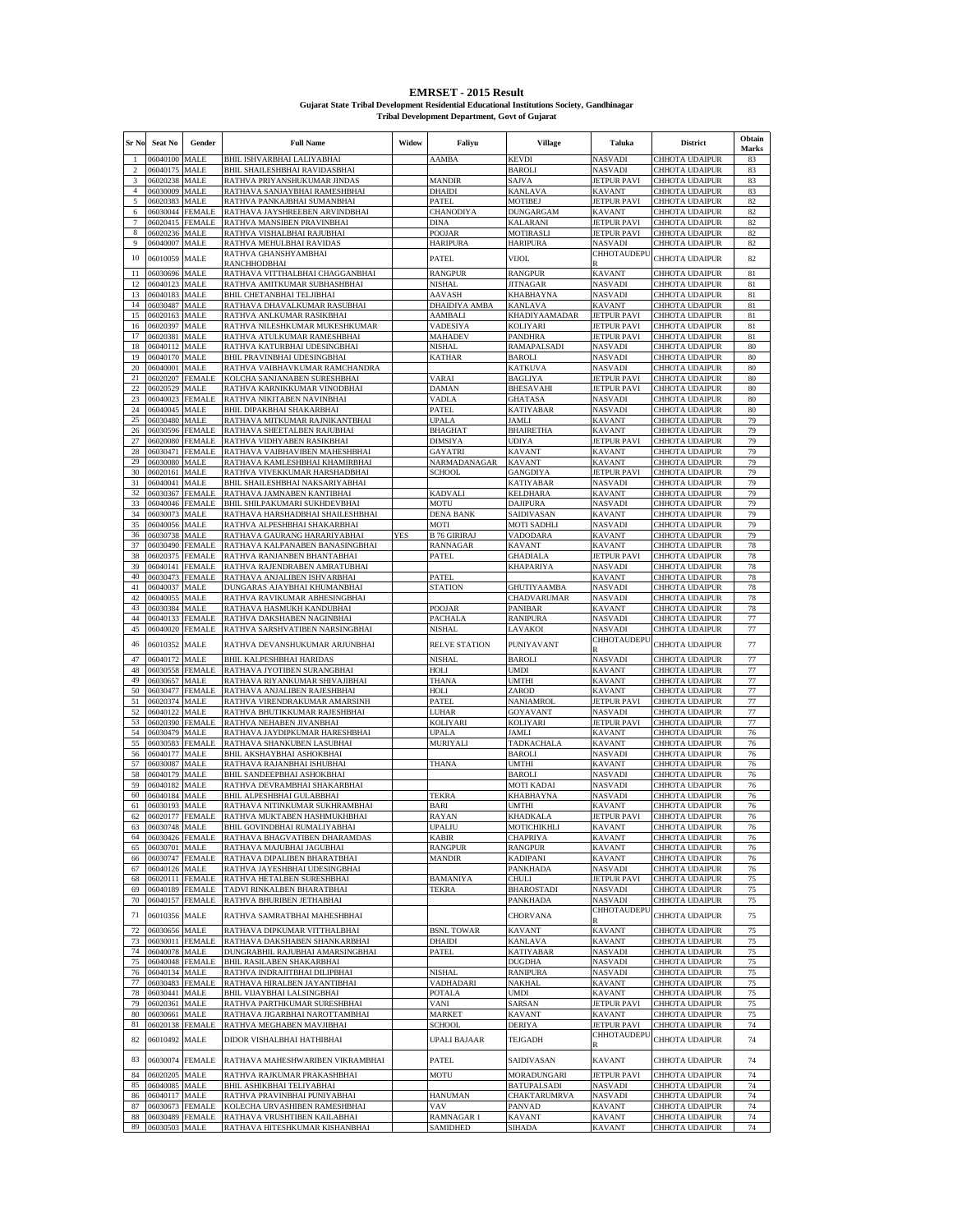| <b>EMRSET - 2015 Result</b>                                                                |  |
|--------------------------------------------------------------------------------------------|--|
| Guiarat State Tribal Development Residential Educational Institutions Society, Gandhinagar |  |
| <b>Tribal Development Department, Govt of Guiarat</b>                                      |  |

| Sr No      | <b>Seat No</b>                   | Gender                         | <b>Full Name</b>                                                 | Widow      | Faliyu                             | <b>Village</b>                      | Taluka                               | <b>District</b>                  | Obtain   |
|------------|----------------------------------|--------------------------------|------------------------------------------------------------------|------------|------------------------------------|-------------------------------------|--------------------------------------|----------------------------------|----------|
|            |                                  |                                |                                                                  |            |                                    |                                     |                                      |                                  | Marks    |
| 90         | 06020270                         | <b>FEMALE</b>                  | RATHVA SAROJBEN VECHATBHAI                                       |            | <b>MANDIR</b>                      | SAJOD                               | <b>JETPUR PAVI</b>                   | CHHOTA UDAIPUR                   | 74       |
| 91         | 06020014 FEMALE                  |                                | RATHVA CHARULBEN DHARMENDRABHAI                                  |            |                                    | <b>HARIPURA</b>                     | <b>JETPUR PAVI</b>                   | CHHOTA UDAIPUR                   | 74       |
| 92<br>93   | 06020302                         | <b>FEMALE</b>                  | RATHVA HARESHBHAI GOVINDBHAI                                     |            | <b>ROAD</b>                        | VANKI                               | <b>JETPUR PAVI</b>                   | CHHOTA UDAIPUR                   | 74<br>74 |
| 94         | 06040201<br>06030055             | <b>FEMALE</b><br>MALE          | RATHVA MONIKABEN KAMLESHBHAI<br>RATHAVA DHARMESHBHAI RASULBHAI   |            | 1 RATHAVA<br>PADLAVA               | <b>KHAPARIYA</b><br><b>RODGHA</b>   | <b>NASVADI</b><br><b>KAVANT</b>      | CHHOTA UDAIPUR<br>CHHOTA UDAIPUR | 73       |
| 95         | 06030042 FEMALE                  |                                | RATHAVA URMILABEN ISHRAMBHAI                                     |            | <b>JAMORIYA</b>                    | <b>GHANPARI</b>                     | <b>KAVANT</b>                        | CHHOTA UDAIPUR                   | 73       |
| 96         | 06010250                         | <b>MALE</b>                    | RATHVA ANKITKUMAR MAHESHBHAI                                     |            | <b>SARPANCH</b>                    | SIMALFALIYA                         | CHHOTAUDEPU                          | CHHOTA UDAIPUR                   | 73       |
| 97         | 06030047                         | <b>FEMALE</b>                  | RATHAVA VAISHALIBEN PRABHUDASH                                   |            |                                    | ZILZVA                              | <b>KAVANT</b>                        | CHHOTA UDAIPUR                   | 73       |
| 98         | 06030096                         | <b>MALE</b>                    | RATHAVA SAHDEVBHAI VINUBHAI                                      |            | <b>MANDIR</b>                      | <b>UMTHI</b>                        | <b>KAVANT</b>                        | CHHOTA UDAIPUR                   | 73       |
| 99<br>100  | 06040065<br>06030393 FEMALE      | <b>MALE</b>                    | NAYKA MEHULBHAI MAHESBHAI<br>RATHAVA SWETABEN RAJUBHAI           |            | AAMBALI<br><b>BARIYA</b>           | NAKHALPURA<br><b>DHANPUR</b>        | <b>NASVADI</b><br><b>KAVANT</b>      | CHHOTA UDAIPUR<br>CHHOTA UDAIPUR | 73<br>73 |
| 101        | 06040039                         | MALE                           | RATHVA DHAVALKUMAR SHAKARBHAI                                    |            | RAMDEV                             | KOLIBORIYART                        | <b>NASVADI</b>                       | CHHOTA UDAIPUR                   | 73       |
| 102        | 06020166                         | FEMALE                         | RATHVA AMISHABEN JITENDRAKUMAR                                   |            | <b>KRUSHNAPARK</b>                 | <b>JETPURPAVI</b>                   | JETPUR PAVI                          | CHHOTA UDAIPUR                   | 73       |
| 103<br>104 | 06020050 FEMALE<br>06030542      | MALE                           | RATHVA AVNIBEN ISHWARBHAI<br>BHIL VIKRAMBHAI HUNARIYABHAI        | YES        | <b>TADULA</b><br><b>BUNDI</b>      | <b>DERIYA</b><br>CHHODVANI          | <b>JETPUR PAVI</b><br><b>KAVANT</b>  | CHHOTA UDAIPUR<br>CHHOTA UDAIPUR | 73<br>72 |
| 105        | 06020625                         | <b>MALE</b>                    | NAYKA RAHULBHAI MANSINGBHAI                                      |            | <b>RAMPURA</b>                     | THALKI                              | <b>JETPUR PAVI</b>                   | CHHOTA UDAIPUR                   | 72       |
| 106        | 06030079 MALE                    |                                | RATHAVA UMESHBHAI VASUBHAI                                       |            | <b>KADIPANI</b>                    | <b>HAMIRPURA</b>                    | <b>KAVANT</b>                        | CHHOTA UDAIPUR                   | 72       |
| 107<br>108 | 06040131 FEMALE<br>06030623      | MALE                           | RATHVA MANISHABEN SUKHADEVBHAI<br>RATHAVA VIKRAMBHAI VIRSINGBHAI |            | NISHAL<br>PATEL                    | <b>RANIPURA</b><br>NAKAHL           | NASVADI<br><b>KAVANT</b>             | CHHOTA UDAIPUR<br>CHHOTA UDAIPUR | 72<br>72 |
| 109        | 06040215                         | <b>MALE</b>                    | BHIL NARESHBHAI RAYLABHAI                                        |            | DEV                                | <b>BUNMARI</b>                      | <b>NASVADI</b>                       | CHHOTA UDAIPUR                   | 72       |
| 110        | 06010546                         | <b>FEMALE</b>                  | RATHVA SHRUTIBEN BHAGVANBHAI                                     |            | TEJGADH                            | TEJGADH                             | CHHOTAUDEPU                          | CHHOTA UDAIPUR                   | 72       |
| 111        | 06040097                         | MALE                           | BHIL RAJDEEP DHARMENDRABHAI                                      |            |                                    | KHADKIYA                            | NASVADI                              | CHHOTA UDAIPUR                   | 72       |
| 112        | 06040111 FEMALE                  |                                | BHIL MITALBEN JAYANTIBHAI                                        |            | HOLI                               | <b>DUGDHA</b>                       | <b>NASVADI</b>                       | CHHOTA UDAIPUR                   | 72       |
|            | 113 06030452                     | <b>MALE</b>                    | RATHAVA DHRUVILKUMAR                                             |            | <b>SOCIETY</b>                     | <b>KAVANT</b>                       | <b>KAVANT</b>                        | CHHOTA UDAIPUR                   | 72       |
| 114        | 06040062                         | <b>FEMALE</b>                  | BHUPENDRABHAI<br>RATHVA TORALBEN PRAVINBHAI                      |            | <b>PATEL</b>                       | <b>GOPAVANT</b>                     | NASVADI                              | CHHOTA UDAIPUR                   | 72       |
| 115        | 06030582 FEMALE                  |                                | RATHAVA ILESHVARIBEN                                             |            | SARPANCH                           | TADKACHALA                          | <b>KAVANT</b>                        | CHHOTA UDAIPUR                   | 72       |
| 116        | 06040107 MALE                    |                                | RATHVA MANISHBHAI JASHVANTBHAI                                   |            | <b>PUJARA</b>                      | <b>HARIPURA</b>                     | <b>NASVADI</b>                       | CHHOTA UDAIPUR                   | 72       |
| 117        | 06050018                         | MALE<br><b>FEMALE</b>          | VASAVA RITESHBHAI NAGINBHAI                                      |            | SUKH SHANTI SOC                    | VAGHODIYA                           | SANKHEDA                             | CHHOTA UDAIPUR                   | 72       |
| 118<br>119 | 06020010<br>06030084             | <b>FEMALE</b>                  | KOLCHA HEMANGIBEN SURESHBHAI<br>RATHAVA KOMALBEN ISHVARBHAI      |            | SCHOOL<br>PATEL                    | <b>HARIPURA</b><br>ZAB              | JETPUR PAVI<br><b>KAVANT</b>         | CHHOTA UDAIPUR<br>CHHOTA UDAIPUR | 72<br>72 |
| 120        | 06030662                         | MALE                           | BHOYA PRANAVABHAI VIJAYBHAI                                      |            | GAYATRINAGAR                       | KAVANT                              | <b>KAVANT</b>                        | CHHOTA UDAIPUR                   | 71       |
| 121        | 06030469 FEMALE                  |                                | RATHAVA AARADHNABEN ISHVARBHAI                                   |            | <b>UPALU</b>                       | <b>JAMLI</b>                        | <b>KAVANT</b>                        | CHHOTA UDAIPUR                   | 71       |
| 122<br>123 | 06030467<br>06030466 FEMALE      | <b>FEMALE</b>                  | RATHAVA GITABEN REVANBHAI<br>RATHAVA HANSABEN PRABHUBHAI         |            | <b>KANASIYA</b><br><b>KANASIYA</b> | PIPALDA<br>PIPALDA                  | <b>KAVANT</b><br><b>KAVANT</b>       | CHHOTA UDAIPUR<br>CHHOTA UDAIPUR | 71<br>71 |
| 124        | 06040081 MALE                    |                                | RATHVA TUSHARBHAI BHARATBHAI                                     |            | <b>KUNDI</b>                       | VATDA                               | <b>NASVADI</b>                       | CHHOTA UDAIPUR                   | 71       |
| 125        | 06030476 MALE                    |                                | RATHAVA AJITBHAI RAHULKUMAR                                      |            | <b>SCHOOL</b>                      | <b>RAJAVANT</b>                     | <b>KAVANT</b>                        | CHHOTA UDAIPUR                   | 71       |
| 126<br>127 | 06040028<br>06030540             | <b>FEMALE</b><br>FEMALE        | RATHVA ASHABEN VSANTBHAI<br>RATHAVA NEETA RAJUBHAI               | <b>YES</b> | <b>ROAD</b><br><b>BHAGHAT</b>      | <b>JITNAGAR</b><br><b>RENDA</b>     | <b>NASVADI</b><br><b>KAVANT</b>      | CHHOTA UDAIPUR<br>CHHOTA UDAIPUR | 71<br>71 |
| 128        | 06030592                         | <b>FEMALE</b>                  | RATHAVA MANISHABEN SURESHBHAI                                    |            | <b>DAMAR</b>                       | SANADA                              | <b>KAVANT</b>                        | CHHOTA UDAIPUR                   | 71       |
| 129        | 06020275                         | MALE                           | RATHVA TUSHARKUMAR KAMLESHBHAI                                   |            | <b>AAMALI</b>                      | <b>RANBHUN</b>                      | <b>JETPUR PAVI</b>                   | CHHOTA UDAIPUR                   | 71       |
| 130<br>131 | 06040178<br>06030277 FEMALE      | <b>FEMALE</b>                  | BHIL AMRATIBEN VIPINBHIA<br>RATHAVA NIMISHABEN SANKALABHAI       |            | NISHAL<br><b>SAMIDHED</b>          | <b>BAROLI</b><br><b>SIHADA</b>      | <b>NASVADI</b><br><b>KAVANT</b>      | CHHOTA UDAIPUR<br>CHHOTA UDAIPUR | 71<br>71 |
| 132        | 06020069                         | <b>FEMALE</b>                  | RATHVA PARULBEN KHUMANBHAI                                       |            | <b>BAMAN</b>                       | ZAB                                 | <b>JETPUR PAVI</b>                   | CHHOTA UDAIPUR                   | 71       |
| 133        | 06040202                         | <b>FEMALE</b>                  | RATHVA KINJALBEN KANUBHAI                                        |            | 1 RATHAVA                          | <b>KHAPARIYA</b>                    | <b>NASVADI</b>                       | CHHOTA UDAIPUR                   | 71       |
| 134        | 06020269                         | FEMALE                         | RATHVA MITALBEN BHARATBHAI                                       |            | <b>MANDIR</b>                      | SAJOD                               | <b>JETPUR PAVI</b>                   | CHHOTA UDAIPUR                   | 71       |
| 135<br>136 | 06020384<br>06040031 FEMALE      | MALE                           | RATHVA NITESHBHAI BUDHIYABHAI<br>TADVI TEJALBEN RAJUBHAI         |            | <b>MANDIR</b><br><b>NISHAL</b>     | <b>MOTIBEJ</b><br><b>JITNAGAR</b>   | <b>JETPUR PAVI</b><br><b>NASVADI</b> | CHHOTA UDAIPUR<br>CHHOTA UDAIPUR | 71<br>70 |
| 137        | 06040079                         | <b>FEMALE</b>                  | DUNGARABHIL ARMILABEN NARSINHBHAI                                |            | <b>PATEL</b>                       | <b>KATIYABAR</b>                    | <b>NASVADI</b>                       | CHHOTA UDAIPUR                   | 70       |
| 138        | 06040022                         | FEMALE                         | RATHVA MANISHABEN SATISHBHAI                                     |            | SARPANCH                           | LAVAKOI                             | <b>NASVADI</b>                       |                                  | 70       |
| 139        | 06040063                         | <b>FEMALE</b>                  | RATHVA USHABEN RAMESHVARBHAI                                     |            | PATEL                              | <b>GOPAVANT</b>                     | NASVADI                              | CHHOTA UDAIPUR<br>CHHOTA UDAIPUR | 70       |
| 140        | 06040137 MALE                    |                                | RATHVA AJITBHAI ISHWARBHAI                                       |            | PACHALA                            | <b>RANIPURA</b>                     | <b>NASVADI</b>                       | CHHOTA UDAIPUR                   | 70       |
| 141        | 06010052 MALE                    |                                | RATHVA HARISHBHAI SURSINGBHAI                                    |            | NANI KANAS                         | <b>KANAS</b>                        | CHHOTAUDEPU                          | CHHOTA UDAIPUR                   | 70       |
| 142        | 06020644                         | <b>FEMALE</b>                  | RATHAVA NIYATIBEN TULSIBHAI                                      |            | PATEL                              | <b>DHOLIVAV</b>                     | <b>JETPUR PAVI</b>                   | CHHOTA UDAIPUR                   | 70       |
| 143        | 06010225                         | <b>FEMALE</b>                  | RATHVA AASHUBEN VINUBHAI                                         |            | POOJARI                            | <b>HARVANT</b>                      | CHHOTAUDEPU                          | CHHOTA UDAIPUR                   | 70       |
| 144        | 06020371 FEMALE                  |                                | RATHVA PAYALBEN PANKAJBHAI                                       |            | <b>DUNGARIYA</b>                   | <b>SHINTHOL</b>                     | <b>JETPUR PAVI</b>                   | CHHOTA UDAIPUR                   | 70       |
| 145        | 06030174 MALE                    |                                | RATHAVA VASUDEVBHAI NARSINGBHAI                                  |            | ROAD                               | <b>CHIPAN</b>                       | <b>KAVANT</b>                        | CHHOTA UDAIPUR                   | 70       |
| 146        |                                  | 06030252 FEMALE                | RATHAVA MITALBEN HARICHANDRABHAI                                 |            | <b>SCHOOL</b>                      | <b>KARJVANT</b>                     | <b>KAVANT</b>                        | CHHOTA UDAIPUR                   | 70       |
| 147<br>148 | 06030062 MALE<br>06020379 FEMALE |                                | RATHAVA PIYUSHKUMAR NARUBHAI                                     |            | HOLI                               | <b>NARUKOT</b>                      | <b>KAVANT</b>                        | CHHOTA UDAIPUR                   | 70       |
| 149        | 06040214 MALE                    |                                | RATHVA ARATIBEN BHAVESHBHAI<br>BHIL PRATHAMKUMAR PANKAJBHAI      |            | MANDIR<br>MANSURI                  | <b>GAMBHIRPURA</b><br>NASVAN        | <b>JETPUR PAVI</b><br>NASVADI        | CHHOTA UDAIPUR<br>CHHOTA UDAIPUR | 70<br>70 |
| 150        | 06020198                         | <b>FEMALE</b>                  | RATHVA PARULBEN MAHESHBHAI                                       |            | <b>GOPAL</b>                       | <b>KALARANI</b>                     | <b>JETPUR PAVI</b>                   | CHHOTA UDAIPUR                   | 70       |
| 151        | 06050012                         | FEMALE                         | KHATA MEGHA MANILAL                                              |            | <b>GOKULDHAM</b>                   | SUBHAGPURA                          | <b>SANKHEDA</b>                      | CHHOTA UDAIPUR                   | 70       |
| 152        | 06030660                         | FEMALE                         | RATHAVA URVASHIBEN MAHESHBHAI                                    |            | KAVANT SCHOOL 3                    | <b>KAVANT</b>                       | <b>KAVANT</b>                        | CHHOTA UDAIPUR                   | 70       |
| 153        | 06030488                         | <b>MALE</b>                    | RATHAVA JAIMINKUMAR SANJAYBHAI                                   |            | LOHARIYU                           | PIPALDI                             | <b>KAVANT</b>                        | CHHOTA UDAIPUR                   | 70       |
| 154        | 06040004 FEMALE                  |                                | RATHVA PRIYAKABEN HASMUKHBHAI                                    |            |                                    | <b>KATKUVA</b>                      | <b>NASVADI</b>                       | CHHOTA UDAIPUR                   | 69       |
| 155<br>156 | 06040019<br>06030088             | <b>FEMALE</b><br>MALE          | TADVI VISHALBEN SHAKARBHAI<br>RATHAVA AMITBHAI ROSHANBHAI        |            | PATEL<br>TALAV                     | FULVADI<br><b>DUGARGAM</b>          | <b>NASVADI</b><br>KAVANT             | CHHOTA UDAIPUR<br>CHHOTA UDAIPUR | 69<br>69 |
| 157        | 06030081                         | MALE                           | RATHAVA HITESHBHAI NAGINBHAI                                     |            |                                    | SAMLVANT                            | <b>KAVANT</b>                        | CHHOTA UDAIPUR                   | 69       |
| 158        | 06020007                         | <b>FEMALE</b>                  | RATHVA PRATIKSHABEN ANILBHAI                                     |            | SCHOOL                             | <b>HARIPURA</b>                     | <b>JETPUR PAVI</b>                   | CHHOTA UDAIPUR                   | 69       |
| 159        | 06020364                         | FEMALE                         | RATHVA ANKITABEN ASHVINBHAI                                      |            | VANI                               | SARSHAN                             | <b>JETPUR PAVI</b>                   | CHHOTA UDAIPUR                   | 69       |
| 160        | 06050020                         | MALE                           | CHARPOT JITENDRAKUMAR SHAKARBHAI                                 |            | SUKH SHANTI SOC                    | VAGHODIYA                           | SANKHEDA                             | CHHOTA UDAIPUR                   | 69       |
| 161        | 06030090 MALE                    |                                | RATHAVA HIRENBHAI AADESINGBHAI                                   |            | RAYNI                              | <b>BHUMASVADA</b>                   | <b>KAVANT</b>                        | CHHOTA UDAIPUR                   | 69       |
| 162<br>163 | 06040066<br>06040084             | <b>MALE</b><br><b>FEMALE</b>   | BHIL RINKESHBHAI DIPAKBHAI<br>D BHIL RATILABEN KALUBHAI          |            | VAD<br>UPALU                       | NAKHALPURA<br><b>BATUPALSADI</b>    | <b>NASVADI</b><br><b>NASVADI</b>     | CHHOTA UDAIPUR<br>CHHOTA UDAIPUR | 69<br>69 |
| 164        | 06030300                         | MALE                           | RATHAVA CHANDRAKANT AMRUTBHAI                                    |            | TADFALIYA                          | ATHADUNGARI                         | KAVANT                               | CHHOTA UDAIPUR                   | 69       |
| 165        | 06030280                         | MALE                           | RATHAVA JAYKUMAR DINESHBHAI                                      |            | PATEL                              | NANICHKHLI                          | <b>KAVANT</b>                        | CHHOTA UDAIPUR                   | 69       |
| 166        | 06050014                         | <b>MALE</b>                    | RATHVA KRUNAL GULIYABHAI                                         |            | S R P                              | VADODARA                            | SANKHEDA                             | CHHOTA UDAIPUR                   | 69       |
| 167<br>168 | 06030646<br>06020545             | FEMALE<br><b>MALE</b>          | RATHAVA SAROJBEN ARVINDBHAI<br>RATHVA HARSHADKUMAR BHARATBHAI    |            | PATEL<br><b>SASVA</b>              | RAJAVANT<br><b>KHATAS</b>           | <b>KAVANT</b><br><b>JETPUR PAVI</b>  | CHHOTA UDAIPUR<br>CHHOTA UDAIPUR | 69<br>69 |
| 169        | 06020365                         | <b>MALE</b>                    | RATHVA JAYDIPKUMAR DINESHBHAI                                    |            | <b>BHAGHAT</b>                     | SALARANI                            | <b>JETPUR PAVI</b>                   | CHHOTA UDAIPUR                   | 68       |
| 170        | 06020362                         | MALE                           | RATHVA YUVRAJKUMAR DIPAKBHAI                                     |            | VANI                               | SARSAN                              | <b>JETPUR PAVI</b>                   | CHHOTA UDAIPUR                   | 68       |
| 171<br>172 | 06040030<br>06030085             | <b>FEMALE</b><br><b>FEMALE</b> | RATHVA BHAVNABEN ABHESINGH<br>RATHAVA JIGNASHABEN NATVARBHAI     |            | NISHAL<br><b>HANUMAN</b>           | <b>JITNAGAR</b><br><b>DUNGARGAM</b> | <b>NASVADI</b><br><b>KAVANT</b>      | CHHOTA UDAIPUR<br>CHHOTA UDAIPUR | 68<br>68 |
| 173        | 06030247 FEMALE                  |                                | RATHAVA NIRMABEN NAGARSINGBHAI                                   |            | <b>KANACIYA</b>                    | DHANPARI                            | <b>KAVANT</b>                        | CHHOTA UDAIPUR                   | 68       |
| 174        | 06020011 FEMALE                  |                                | NAYKA VINABEN ARVINDBHAI                                         |            | PATEL                              | <b>HARIPURA</b>                     | <b>JETPUR PAVI</b>                   | CHHOTA UDAIPUR                   | 68       |